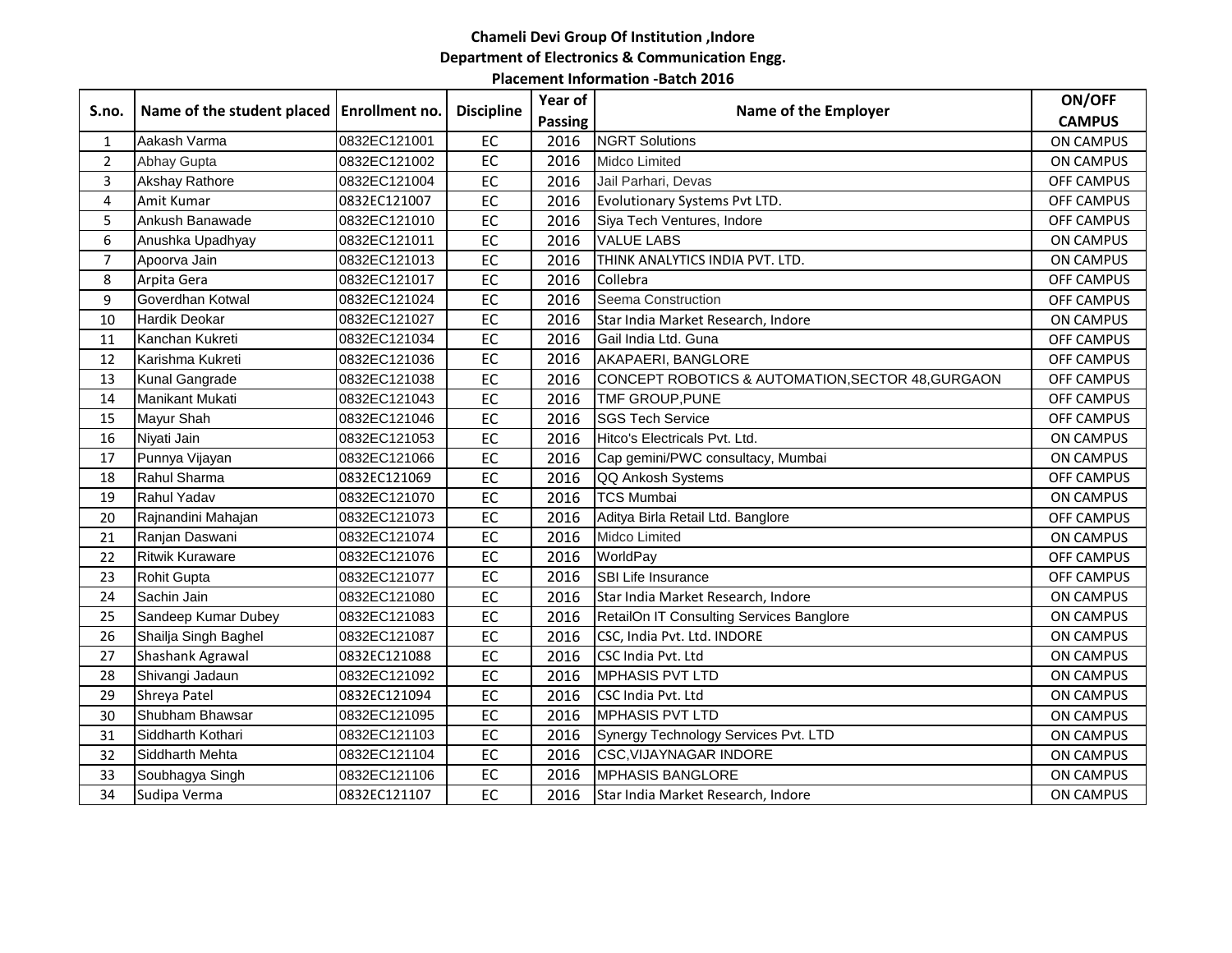# **Chameli Devi Group Of Institution ,Indore Department of Electronics & Communication Engg.**

#### **Placement Information -Batch 2017**

| S.no.          | Name of the student placed   Enrollment no. |              | <b>Discipline</b> | Year of        | Name of the Employer                  | ON/OFF            |
|----------------|---------------------------------------------|--------------|-------------------|----------------|---------------------------------------|-------------------|
|                |                                             |              |                   | <b>Passing</b> |                                       | <b>CAMPUS</b>     |
| $\mathbf{1}$   | Aakrati Gautam                              | 0832EC131002 | EC                | 2017           | Jaro Education                        | <b>ON CAMPUS</b>  |
| $\overline{2}$ | Adarsh Shrivastava                          | 0832EC131005 | EC                | 2017           | CSC, Indore                           | <b>ON CAMPUS</b>  |
| 3              | Aditi Goyal                                 | 0832EC131006 | EC                | 2017           | CSC, Indore                           | <b>ON CAMPUS</b>  |
| 4              | Anjali Joshi                                | 0832EC131012 | EC                | 2017           | Live Satyam Tech                      | <b>ON CAMPUS</b>  |
| 5              | Anju Gupta                                  | 0832EC131013 | EC                | 2017           | Live Satyam Tech                      | <b>ON CAMPUS</b>  |
| 6              | Anukrishna R Pillai                         | 0832EC131015 | EC                | 2017           | <b>Future Market Insight</b>          | <b>ON CAMPUS</b>  |
| $\overline{7}$ | Apeksha Kushwah                             | 0832EC131017 | EC                | 2017           | L&T Infotech, Banglore                | <b>OFF CAMPUS</b> |
| 8              | Apoorva Jain                                | 0832EC131018 | EC                | 2017           | TCS, Mumbai                           | <b>OFF CAMPUS</b> |
| 9              | Arpit Patidar                               | 0832EC131019 | EC                | 2017           | Cognijant, Channai                    | <b>OFF CAMPUS</b> |
| 10             | Avani Mujawadiya                            | 0832EC131023 | EC                | 2017           | IBS software Service, Trivendram      | <b>ON CAMPUS</b>  |
| 11             | Ayush Sharma                                | 0832EC131024 | EC                | 2017           | Analog Powertech Engineering, Indore  | <b>OFF CAMPUS</b> |
| 12             | Bhagyashree Bhangale                        | 0832EC131025 | EC                | 2017           | Live Satyam Tech                      | <b>ON CAMPUS</b>  |
| 13             | Gauri Dalal                                 | 0832EC131035 | EC                | 2017           | CSC, Indore                           | <b>ON CAMPUS</b>  |
| 14             | Jaydeep Singh Sisodiya                      | 0832EC131043 | EC                | 2017           | Alphadecimal Network, Ahmda           | <b>OFF CAMPUS</b> |
| 15             | Jeet Soni                                   | 0832EC131044 | EC                | 2017           | AGS Transact Technologies Ltd.        | <b>ON CAMPUS</b>  |
| 16             | Karan Shah                                  | 0832EC131048 | EC                | 2017           | AGS Transact Technologies Ltd.        | <b>ON CAMPUS</b>  |
| 17             | Mayank Mukul Bapat                          | 0832EC131054 | EC                | 2017           | AGS Transact Technologies Ltd.        | <b>ON CAMPUS</b>  |
| 18             | Mayank Raina                                | 0832EC131055 | EC                | 2017           | AGS Transact Technologies Ltd.        | <b>ON CAMPUS</b>  |
| 19             | Megha Parolkar                              | 0832EC131056 | EC                | 2017           | Live Satyam Tech                      | <b>ON CAMPUS</b>  |
| 20             | Mrudula Chhapparghare                       | 0832EC131058 | EC                | 2017           | <b>HCL Technolies Lmt. Noida</b>      | <b>OFF CAMPUS</b> |
| 21             | Neeti Chourey                               | 0832EC131059 | EC                | 2017           | Swaha Resourse Management, Indore     | <b>OFF CAMPUS</b> |
| 22             | <b>Neha Mittal</b>                          | 0832EC131060 | $E$ C             | 2017           | <b>Equity Research Lab</b>            | <b>ON CAMPUS</b>  |
| 23             | Nikita Dubey                                | 0832EC131063 | EC                | 2017           | Live Satyam Tech                      | <b>ON CAMPUS</b>  |
| 24             | Omisha Chouhan                              | 0832EC131064 | EC                | 2017           | IBS software Service, Private Limited | <b>ON CAMPUS</b>  |
| 25             | Piyush Porwal                               | 0832EC131065 | EC                | 2017           | AGS Transact Technologies Ltd.        | <b>ON CAMPUS</b>  |
| 26             | <b>Pranav Gadre</b>                         | 0832EC131069 | EC                | 2017           | Reliance, Jio infocom Ltd             | <b>OFF CAMPUS</b> |
| 27             | Pranjal Gaadhe                              | 0832EC131070 | EC                | 2017           | Jio, Indore                           | <b>OFF CAMPUS</b> |
| 28             | Rajsingh Sengar                             | 0832EC131073 | EC                | 2017           | AGS Transact Technologies Ltd.        | <b>ON CAMPUS</b>  |
| 29             | Sanjana Kashyap                             | 0832EC131078 | EC                | 2017           | CSC, Indore                           | <b>ON CAMPUS</b>  |
| 30             | Varsha Mishra                               | 0832EC131093 | EC                | 2017           | Cognizant, Pune                       | <b>OFF CAMPUS</b> |
| 31             | Vikash Sharma                               | 0832EC131096 | EC                | 2017           | RRB, Mumbai                           | OFF CAMPUS        |